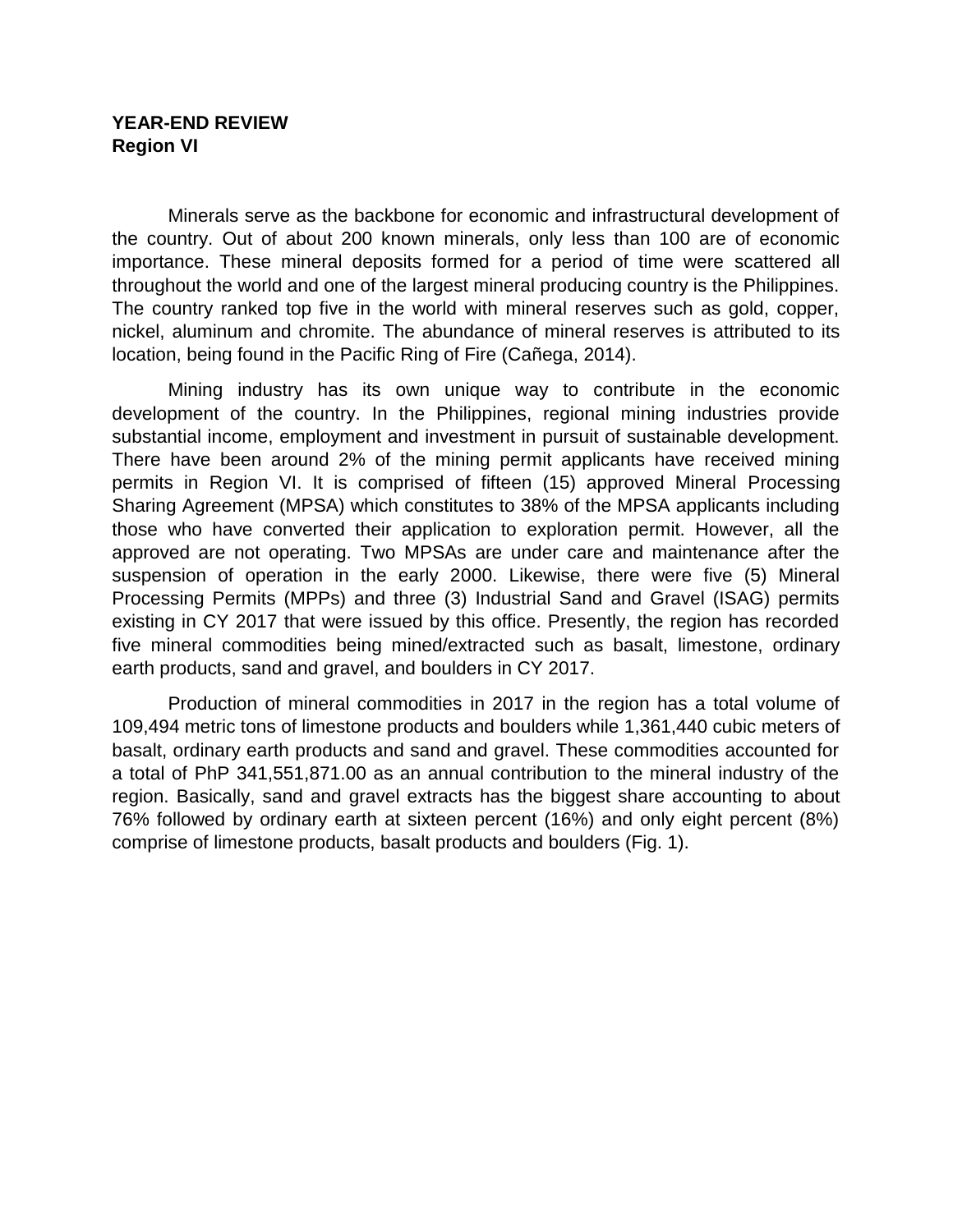

Figure 1. Volume of Production by Commodity in Region VI (in Cu.M) Source: MGB Region VI Figure 1. Volume of Production by Commodity in Region VI (in Cu.M)<br>Source: MGB Region VI<br>The mining and quarry operations in the region was able to employ 509

individuals that are either working as administrative personnel or technical personnel and fieldsmen. Permit holders do not only create jobs to the localities but also provide the other related assistance to the community. individuals that are either working as administrative personnel or technical personnel<br>and fieldsmen. Permit holders do not only create jobs to the localities but also provide<br>other related assistance to the community.<br>Mea

Meanwhile, prices of mineral commodities vary in each province in Region VI as price range for sand and gravel. While Guimaras has complete price watch for limestone commodities, although these prices are only for mine site transactions. Some mineral commodities do not have data for prices since they are not selling any of these products. According to the permit holders/contractors, prices of mineral commodities usually vary per consumer depending on the distance of delivery from the site. As the distance goes farther, the price of commodity per cubic meter also increases. mineral commodities do not have data for prices since they are not selling any of<br>products. According to the permit holders/contractors, prices of mineral commo<br>usually vary per consumer depending on the distance of delive <sup>16%</sup><br>
<sup>16%</sup><br>
<sup>16%</sup><br>
(in Cu.M)<br>
ble to employ 509<br>
technical personnel<br>
ies but also provide<br>
nce in Region VI as<br>
iuimaras have high<br>
te price watch for<br>
transactions. Some<br>
selling any of these<br>
inneral commodities<br>
crea

| <b>Province/Mineral</b><br><b>Commodity</b> | Sand and<br><b>Gravel</b> | Limestone<br><b>Products</b> | <b>Ordinary</b><br><b>Earth</b><br><b>Products</b> | <b>Boulders</b> |
|---------------------------------------------|---------------------------|------------------------------|----------------------------------------------------|-----------------|
|                                             |                           | 150-300*                     |                                                    |                 |
| <b>Iloilo</b>                               | 300-740                   | 2400**                       | 150-350                                            | 50-150          |
|                                             |                           | $200*$                       |                                                    |                 |
|                                             |                           | 7,500**                      |                                                    |                 |
| Guimaras                                    | 1,200-1450                | $2,000***$                   | N/A                                                | N/A             |

Table 1. Price of Mineral Commodities in Region 6 for CY 2017 in Philippine Peso